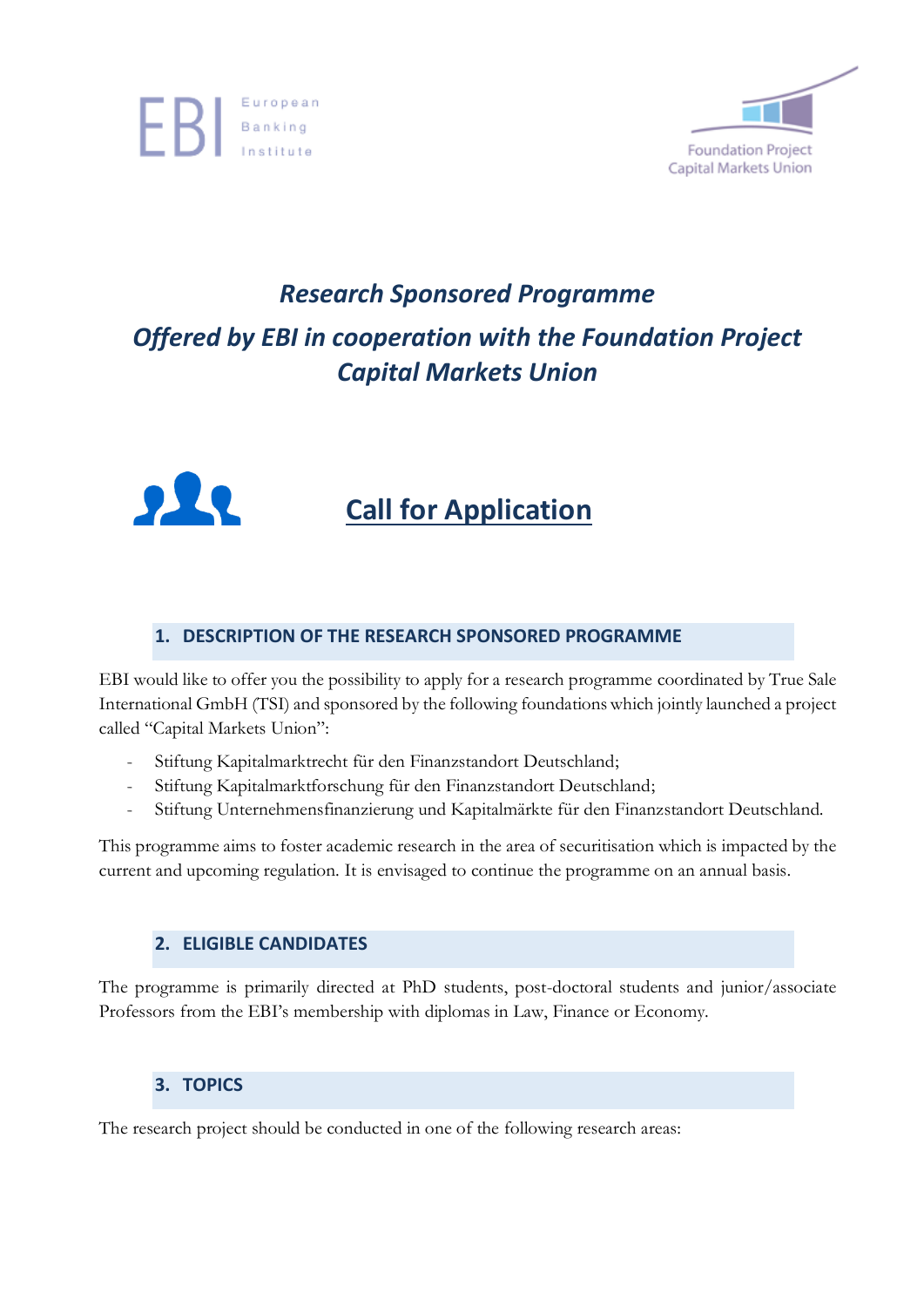## **Banking Call for Application**

- Implementation of the new STS criteria under the Securitisation Regulation (evaluation of the criteria, variety of implementation approaches in Europe, impact on specific transactions and market developments, comparison of ABCP/ABS);
- **EXECUTE 20** Regulatory treatment of comparable capital market instruments (covered bonds, untranched portfolio transactions, promissory notes, loan funds, securitisations) and effects of the lack of *level playing fields* in the regulatory framework (transparency, documentation requirements, RWA calculation and capital backing etc.) on the refinancing policy of banks and companies and investor behaviour;
- **EXECUTE:** Impact of the newly introduced function of third-party verification by a supervised private-law verification company on the implementation of financial market regulation; experiences of originators, investors and supervision with this new option;
- $\bullet$  Effects of the high transparency requirements (within the framework of a repository recognised by the supervisory authorities) from the Securitisation Regulation on issuers and the associated market acceptance;
- $\bullet$  Impact on the scope and importance securitisation as capital market instrument in terms of financing the economy within the framework of the EU project Capital Markets Union;
- True sale vs. synthetic securitisation here especially against the background of the importance of synthetic securitisation for bank issuers;
- Significant risk transfer ("SRT") through synthetic and true sale securitisations in accordance with the CRR in the area of conflict between banking supervision and the importance of risk and capital management for credit institutions;
- **Exercise** Future-oriented study of the cross-functional effects of regulations (EMIR, Solvency II, CRD IV / Basel IV, MiFID) on the real economy against the background of an expiring credit cycle and the associated economic downturn;
- $\bullet$  Portfolio performance in the context of the COVID-19 pandemic, impact on banks balance sheets and measures from central banks and policy makers (liquidity support, capital treatment, non-performing loans)
- $\bullet$  Challenges and opportunities of ESG and sustainable finance in the securitisation market.

### **4. GRANT**

The programme will benefit from a financing of 10 000 (ten thousand) euros.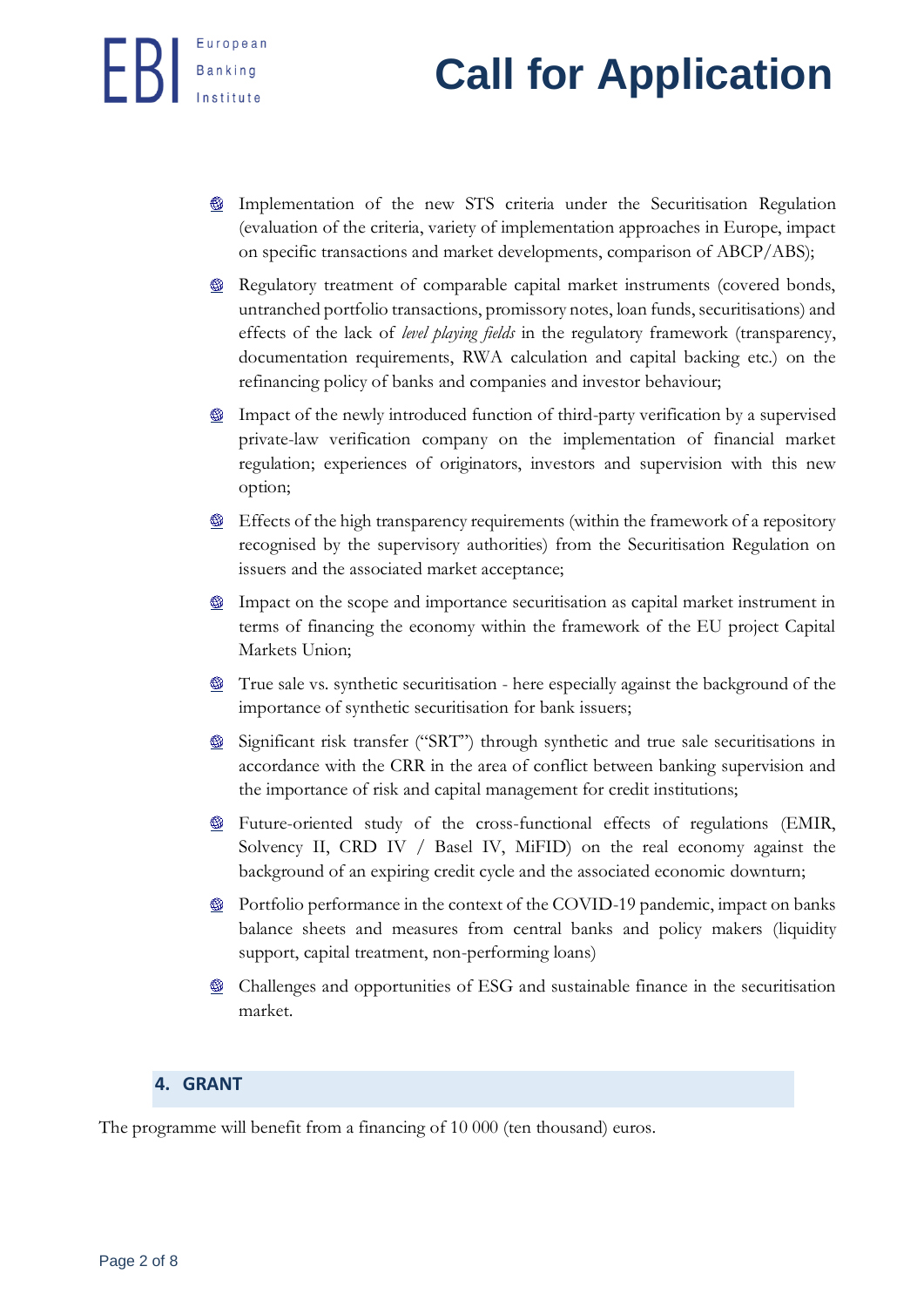## **European**<br>**Call for Application**

The grant will be paid per trenches, based on the evolution of the research:

- 2 000 euros at the start,
- 2 000 euros after 3 months,
- 2 000 euros after 6 months i.e. when the interim report has been delivered,
- 2 000 euros after 9 months, and
- the remaining 2 000 euros when the final report has been delivered.

TSI and EBI have the possibility to stop the funding if the interim report delivered by the researcher should not meet the expected quality.

#### **5. DELIVERABLES**

The researcher is required to provide TSI and EBI with:

- an interim report at the latest 6 months after the start of the programme, and
- a final report before the end of the programme which should not exceed the 12 months after its start.

The format of the reports is at the discretion of the researcher. However, the length of the reports should not exceed 60 pages, and a comprehensive executive summary/abstract should also be provided.

Please note that in order to perform the work of the project more efficiently and adequately, the researcher will be offered to benefit from TSI and EBI's networks with meetings and/or calls arranged.

#### **6. PUBLICATION**

The researcher will be free, and even encouraged, to publish the outcome of his/her research in top quality Journals.

The researcher will also have the possibility to present the outcome of his/her research for publication in the EBI Working Paper Series.

The three foundations which finance the programme will also have the possibility to publish the outcome of the research on their joint website.

#### **7. APPLICATION**

The grant will be awarded upon (accepted) application.

The application is submitted by the researcher who will receive the grant.

The application should take the following form: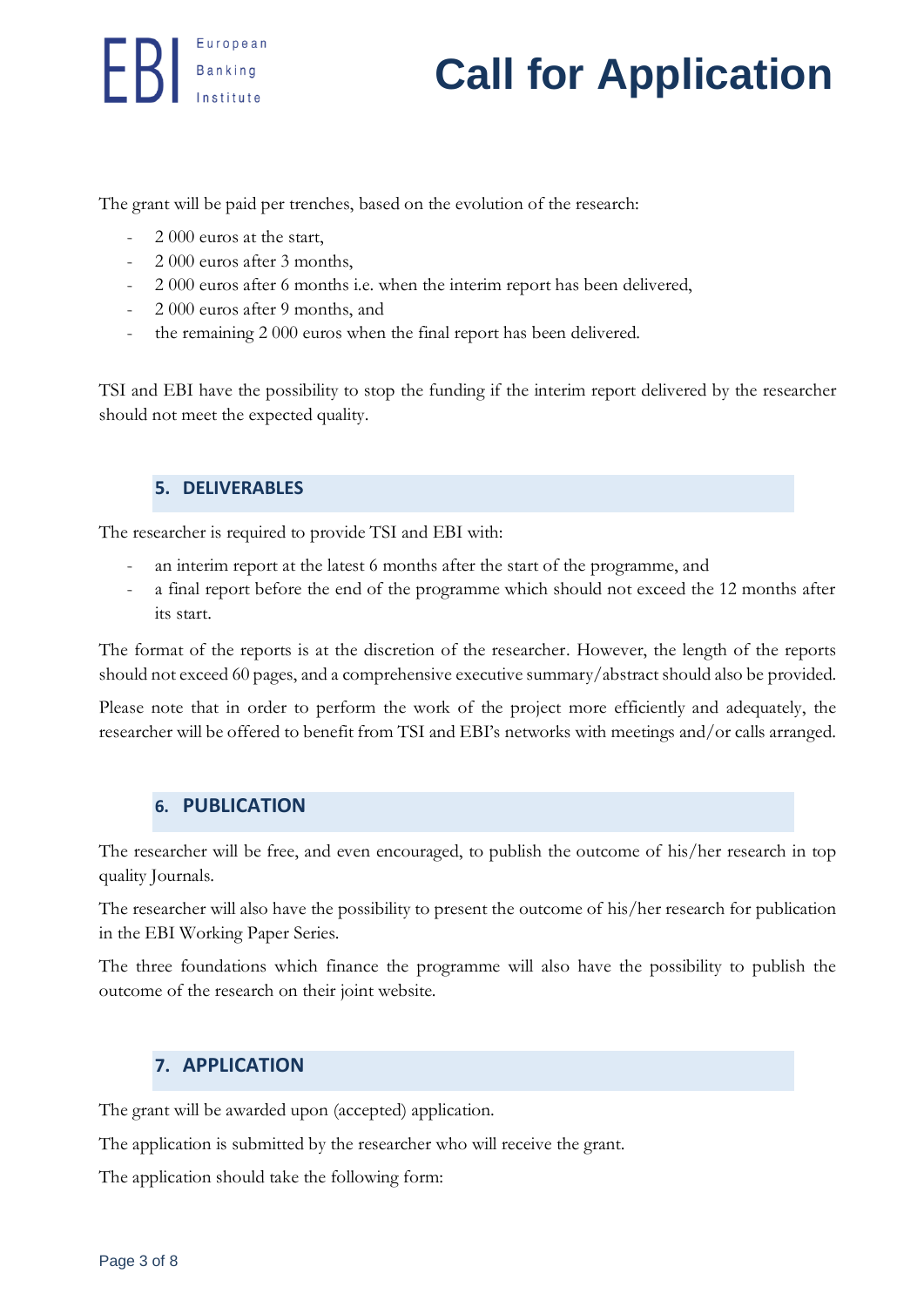## **European**<br>**Call for Application**

- A CV accompanied by a motivation letter which elaborates the candidate's expertise and interest in the field of securitisation;
- A short description of the project (exposé with structure and schedule);
- The names of other scientists who may potentially be involved in or who might support the research project as well as the scientific institutions\*.

\*However, TSI and EBI will be contractually bound only to the selected researcher and the selected researcher is fully responsible for any potential sub-contractual links of collaboration.

#### **8. DEADLINE FOR APPLICATION**

Applications for 2021 should be sent **by Wednesday 30 June 2021 COB** to the following persons who will also manage the allocation of the grant:

- Ms. Claudia Collins, EBI Project Manager, [claudia.collins@ebi-europa.eu;](mailto:claudia.collins@ebi-europa.eu?subject=claudia.collins@ebi-europa.eu)  $\blacksquare$
- $\blacksquare$ Prof. Christos Gortsos, President of the Academic Board of EBI, [christos.gortsos@ebi-europa.eu](mailto:christos.gortsos@ebi-europa.eu)
- Mr. Mario Uhrmacher, True Sale International GmbH, as representative of the three foundations  $\blacksquare$ for the Capital Markets Union Project, [mario.uhrmacher@tsi-gmbh.de.](mailto:mario.uhrmacher@tsi-gmbh.de)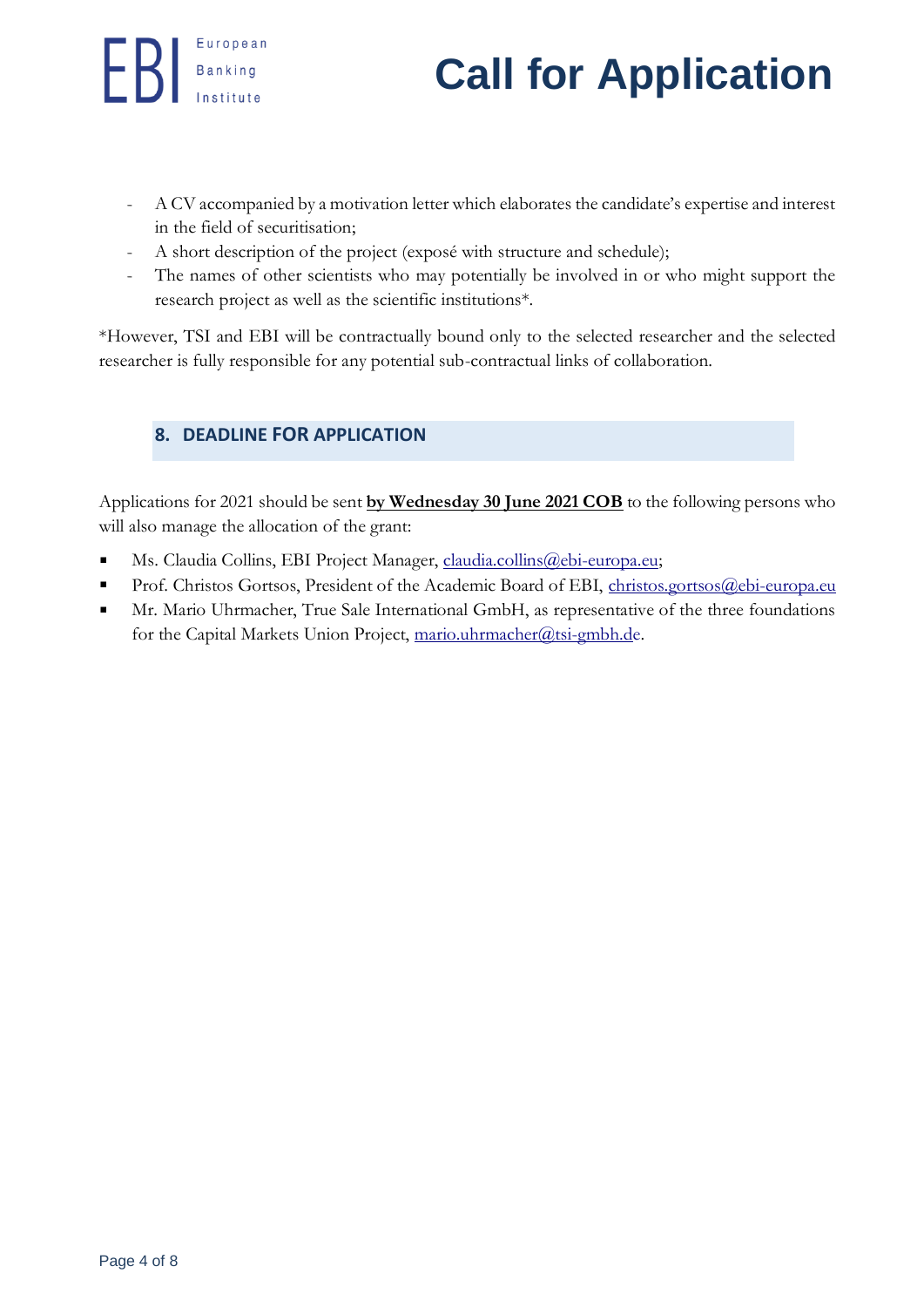## **European**<br>**Call for Application**

### **THE EUROPEAN BANKING INSTITUTE**

#### **1. Overview**

The European Banking Institute (hereafter also "**EBI**" or the "**Institute**") has been created to develop a pan-European research center for banking regulation and supervision, which mirrors the pan-European character and the set-up of the SSM (hub and spokes model). EBI focuses on high-quality research into the legal and economic aspects of banking regulation and supervision. The Institute will focus its work in research projects in the field of law, economics and accounting. The Institute shall endeavor to provide academic input to banking regulators, supervisors and the private sector in Europe.

The purpose of the Institute is to conduct high quality research, to distribute knowledge and to promote the dialogue between scholars, regulators, industry representatives and advisors in relation to issues concerning the regulation and supervision of financial institutions and financial markets from a legal, economic and any other related viewpoint. EBI will thus collaborate mainly with European academic institutions and the relevant public and private sector institutions.

At a second stage, the EBI endeavors to develop a policy center with the target to establish a new truly pan-European think tank in the area of banking regulation, supervision and banking resolution and any related areas.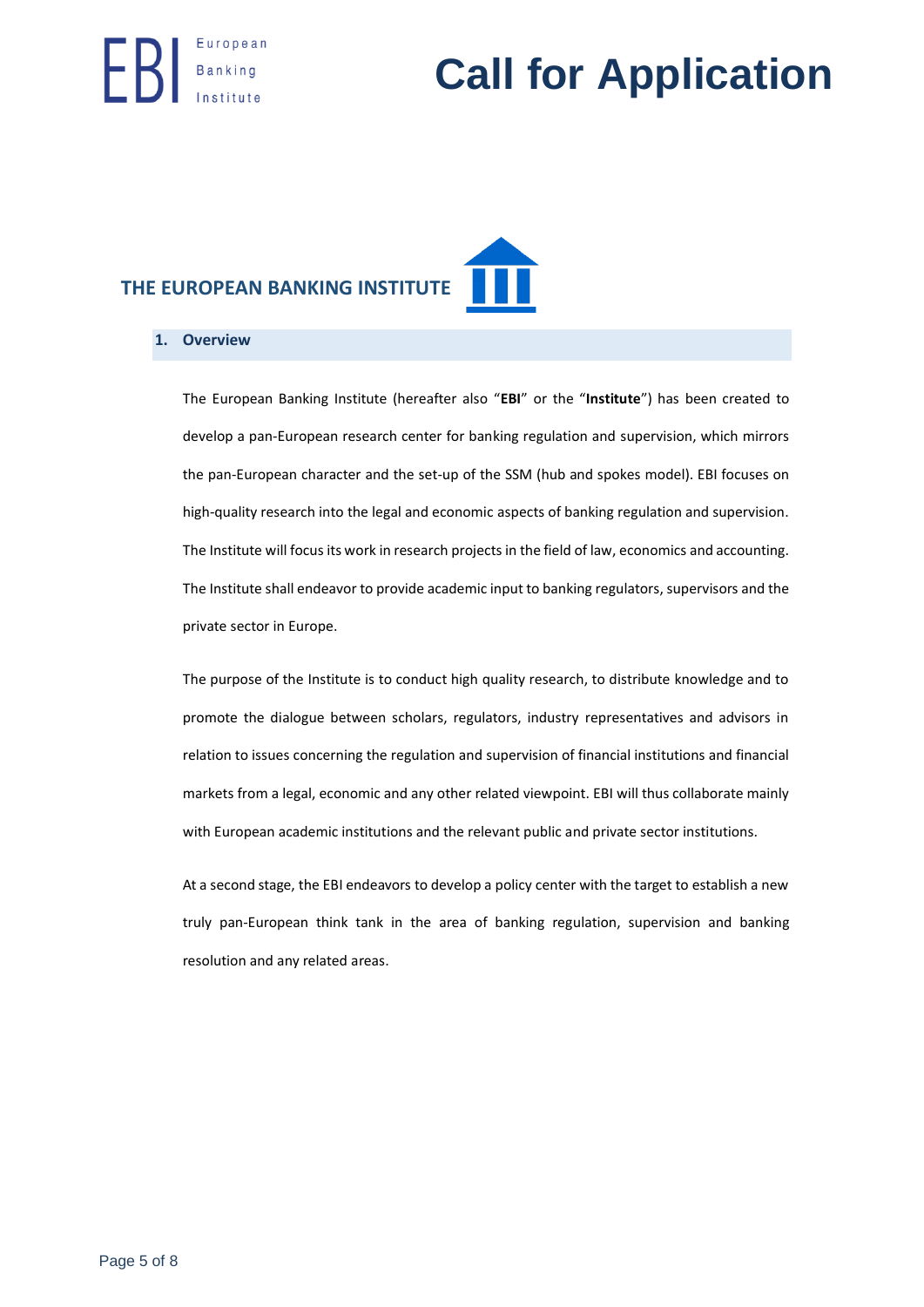

#### **2. Academic members**

As of February 2021, the Academic Members of the Institute are the following:

- 1. Universiteit van Amsterdam, The Netherlands
- 2. University of Antwerp, Belgium
- 3. University of Piraeus, Athens, Greece
- 4. Alma Mater Studiorum Università di Bologna, Italy
- 5. Universität Bonn, Germany
- 6. Academia de Studii Economice din București (ASE), Romania
- 7. Trinity College Dublin, Ireland
- 8. University of Edinburgh, Scotland
- 9. Goethe-Universität, Frankfurt, Germany
- 10. Universiteit Gent, Belgium
- 11. University of Helsinki, Finland
- 12. Universiteit Leiden, Leiden, The Netherlands
- 13. KU Leuven Universtiy, Belgium
- 14. Universidade Católica Portuguesa, Lisbon, Portugal
- 15. Universidade de Lisboa, Lisbon, Portugal
- 16. University of Ljubljana, Slovania
- 17. Queen Mary University of London, United Kingdom
- 18. Université du Luxembourg, Luxembourg
- 19. Universidad Autónoma Madrid, Spain
- 20. Universidad Carlos III de Madrid, Spain
- 21. Universidad Complutense, Madrid, Spain
- 22. Johannes Gutenberg University Mainz, Germany
- 23. University of Malta, Malta
- 24. Università Cattolica del Sacro Cuore, Milan, Italy
- 25. University of Cyprus, Nicosia, Cyprus
- 26. Radboud Universiteit, Nijmegen, The Netherlands
- 27. BI Norwegian Business School, Oslo, Norway
- 28. Université Panthéon Sorbonne (Paris 1), Paris, France
- 29. Université Panthéon Assas (Paris 2), Paris, France
- 30. University of Stockholm, Sweden
- 31. University of Tartu, Estonia
- 32. University of Vienna, Austria
- 33. University of Wrocław, Poland
- 34. Universität Zürich, Switzerland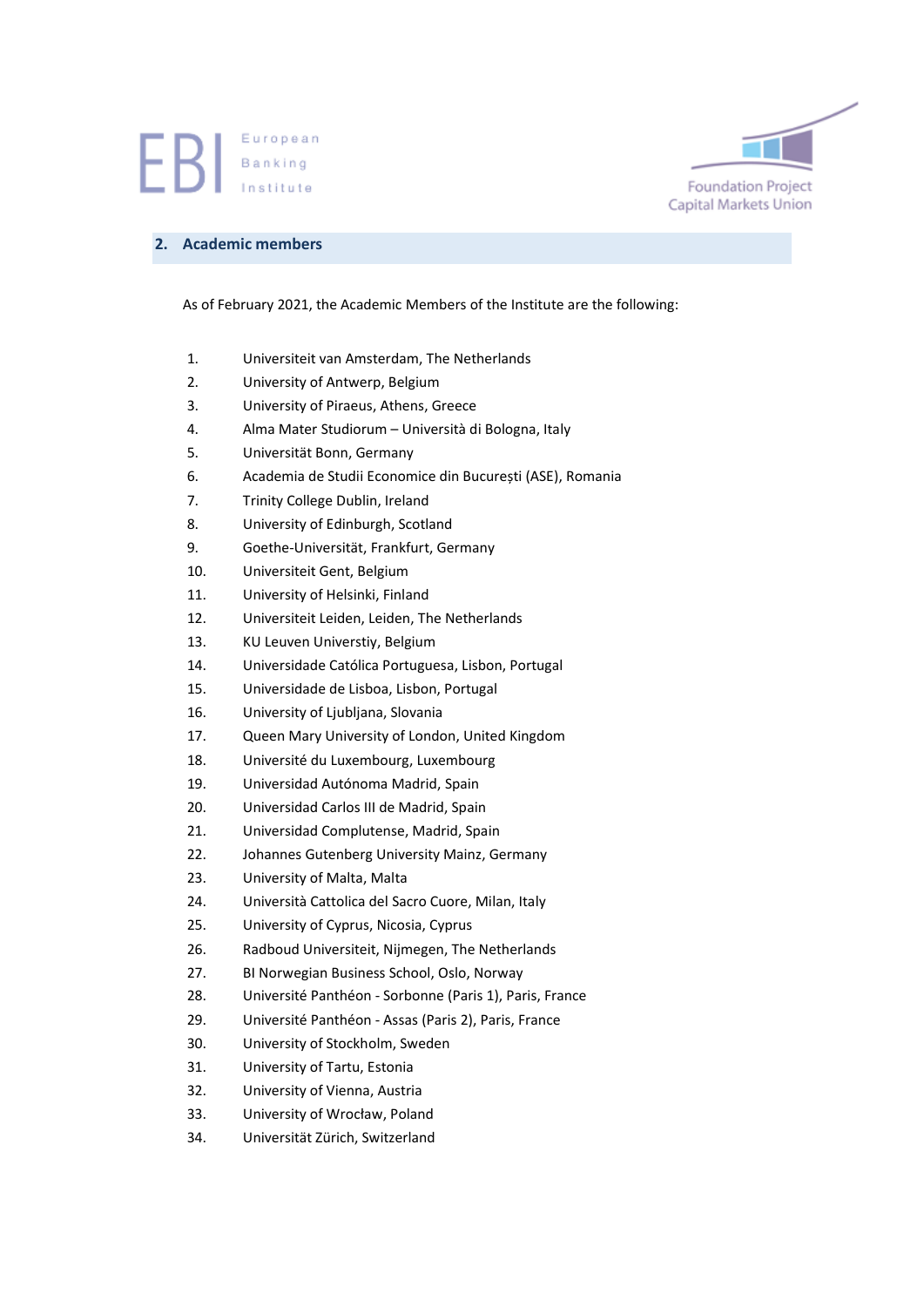# **EXPRESERVISHEREN EXPRESS CALL for Application**

#### **3. Governance**

**Thomas Gstädtner** (President of the Supervisory Board) and **Enrico Leone** (Chancellor of the European Banking Institute) **Pascal Di Prima** (Managing Director), **Otto Gassner** (Deputy Managing Director) and **Jakub Gren** (Treasurer)

#### **4. Information**

Additional information on the European Banking Institute, its members and governing bodies please are available on **[www.ebi-europa.eu](http://www.ebi-europa.eu/)**.